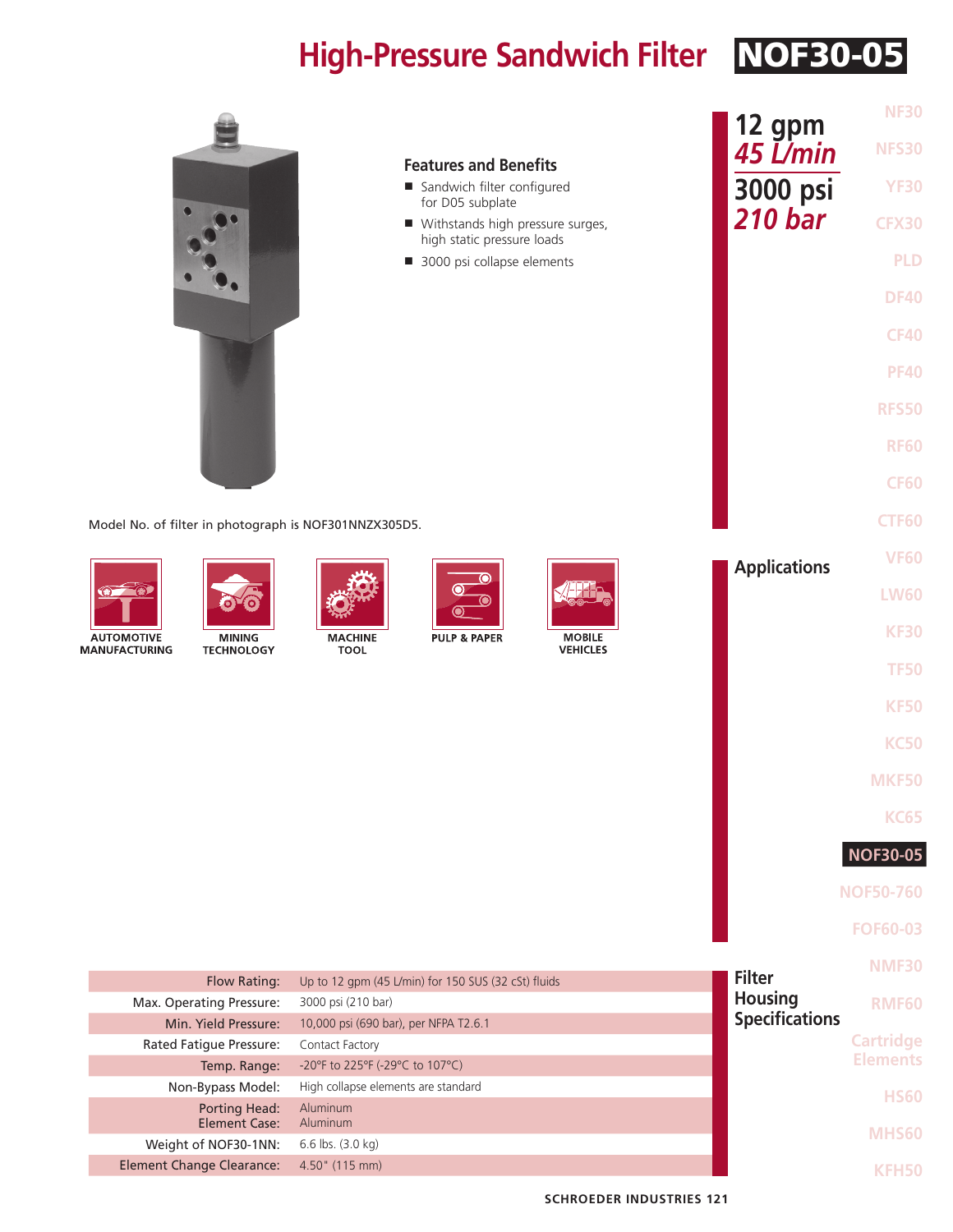## **OF30-05** High-Pressure Sandwich Filter

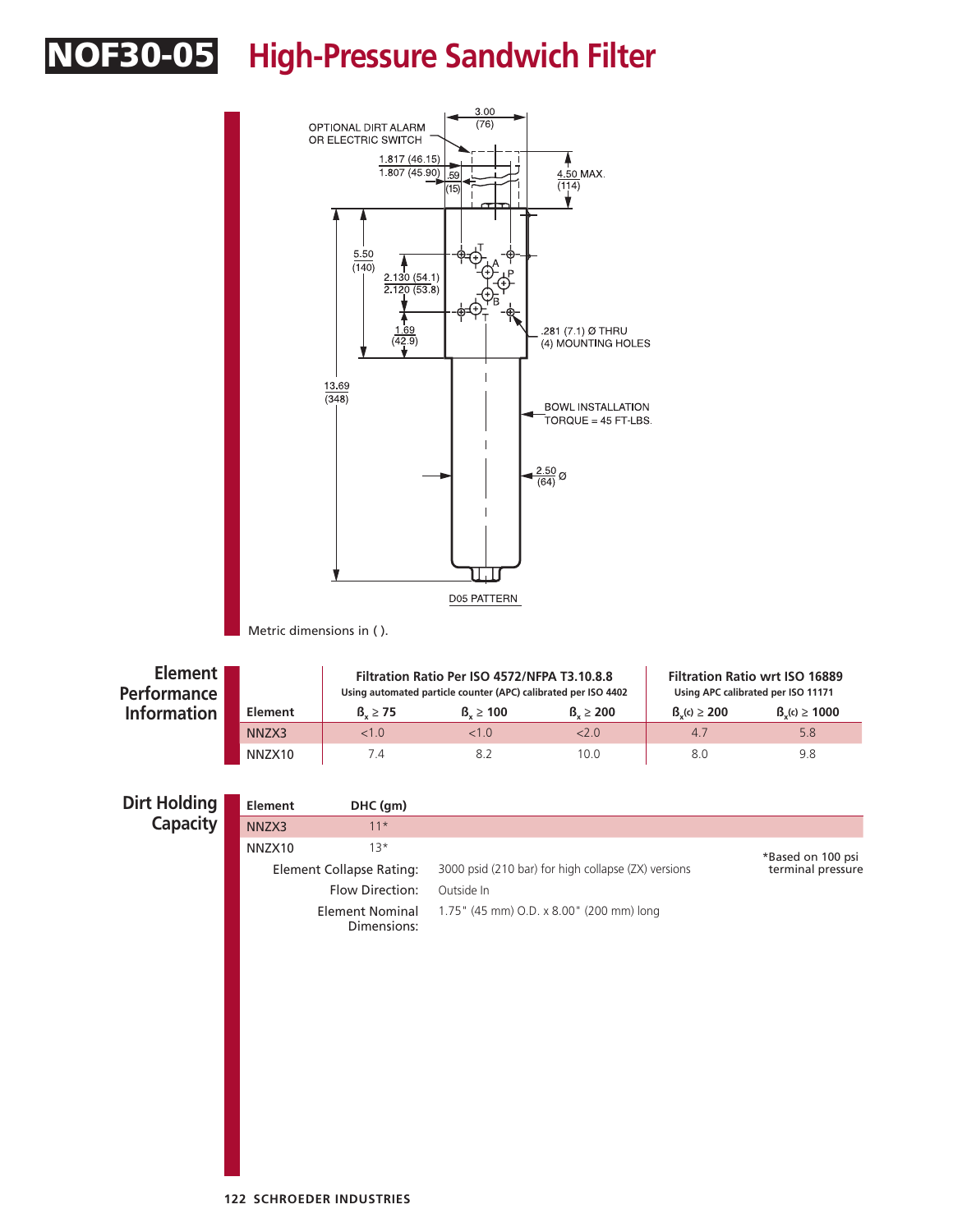## **High-Pressure Sandwich Filter** NOF30-05

|                                                                                                                           |                          | <b>Type Fluid</b>             | <b>Appropriate Schroeder Media</b>                               |                             |                                                                                                                                                                                                                     |                                     | <b>Fluid</b>                       | <b>NF30</b>      |
|---------------------------------------------------------------------------------------------------------------------------|--------------------------|-------------------------------|------------------------------------------------------------------|-----------------------------|---------------------------------------------------------------------------------------------------------------------------------------------------------------------------------------------------------------------|-------------------------------------|------------------------------------|------------------|
|                                                                                                                           |                          | <b>Petroleum Based Fluids</b> | All Z-Media® (synthetic)                                         |                             |                                                                                                                                                                                                                     |                                     | <b>Compatibility</b>               | <b>NFS30</b>     |
|                                                                                                                           |                          | <b>High Water Content</b>     | 3, 10 and 25 µ Z-Media® (synthetic)                              |                             |                                                                                                                                                                                                                     |                                     |                                    |                  |
|                                                                                                                           |                          | <b>Invert Emulsions</b>       | 10 and 25 µ Z-Media® (synthetic)                                 |                             |                                                                                                                                                                                                                     |                                     |                                    | <b>YF30</b>      |
|                                                                                                                           |                          | <b>Water Glycols</b>          | 3, 10 and 25 $\mu$ Z-Media® (synthetic)                          |                             |                                                                                                                                                                                                                     |                                     |                                    | <b>CFX30</b>     |
|                                                                                                                           |                          |                               |                                                                  |                             |                                                                                                                                                                                                                     |                                     |                                    | <b>PLD</b>       |
|                                                                                                                           |                          |                               |                                                                  |                             |                                                                                                                                                                                                                     |                                     |                                    | <b>DF40</b>      |
|                                                                                                                           |                          | <b>Element</b>                | petroleum based fluid.                                           |                             | Element selections are predicated on the use of 150 SUS (32 cSt)                                                                                                                                                    |                                     | <b>Element</b><br><b>Selection</b> |                  |
| <b>Pressure</b>                                                                                                           | <b>Series</b>            | Part No.<br>NNZX3             |                                                                  |                             | 1NNZX3                                                                                                                                                                                                              |                                     | <b>Based on</b>                    | <b>CF40</b>      |
| To<br>3000 psi                                                                                                            | Z-<br>Media <sup>®</sup> | NNZX10                        |                                                                  |                             | 1NNZX10                                                                                                                                                                                                             |                                     | <b>Flow Rate</b>                   | <b>PF40</b>      |
| $(210 \text{ bar})$                                                                                                       |                          | NNZX25                        |                                                                  |                             | 1NNZX25                                                                                                                                                                                                             |                                     |                                    |                  |
|                                                                                                                           | Flow                     | gpm                           | Ò                                                                |                             |                                                                                                                                                                                                                     | 12                                  |                                    | <b>RFS50</b>     |
|                                                                                                                           |                          | (L/min)                       | $\Omega$                                                         | $20^{\circ}$                | $\overline{40}$                                                                                                                                                                                                     | 4 <sub>5</sub>                      |                                    | <b>RF60</b>      |
|                                                                                                                           |                          |                               | Shown above are the elements most commonly used in this housing. |                             |                                                                                                                                                                                                                     |                                     |                                    |                  |
|                                                                                                                           |                          |                               |                                                                  |                             | Note: Contact factory regarding use of E Media in High Water Content, Invert Emulsion and Water Glycol<br>Applications. For more information, refer to Fluid Compatibility: Fire Resistant Fluids, pages 19 and 20. |                                     |                                    | <b>CF60</b>      |
|                                                                                                                           |                          |                               |                                                                  |                             |                                                                                                                                                                                                                     |                                     |                                    | <b>CTF60</b>     |
|                                                                                                                           |                          |                               |                                                                  |                             |                                                                                                                                                                                                                     |                                     |                                    |                  |
|                                                                                                                           |                          |                               |                                                                  | $\Delta P_{element}$        |                                                                                                                                                                                                                     |                                     | <b>Pressure</b>                    | <b>VF60</b>      |
| $\Delta P_{\text{housing}}$                                                                                               |                          |                               |                                                                  |                             | $\Delta P_{element}$ = flow x element $\Delta P$ factor x viscosity factor                                                                                                                                          |                                     | <b>Drop</b>                        | <b>LW60</b>      |
| NOF30-D05 $\Delta P_{\text{housing}}$ for fluids with sp gr = 0.86:<br>Flow (L/min)<br>(20)<br>(40)<br>(10)<br>(30)<br>40 |                          |                               |                                                                  |                             | El. $\Delta P$ factors @ 150 SUS (32 cSt):                                                                                                                                                                          |                                     | <b>Information</b>                 |                  |
|                                                                                                                           |                          |                               |                                                                  | 1.00<br>NNZX3               |                                                                                                                                                                                                                     | <b>Based on</b><br><b>Flow Rate</b> | <b>KF30</b>                        |                  |
|                                                                                                                           |                          |                               |                                                                  | NNZX10<br>.52               |                                                                                                                                                                                                                     | and Viscosity                       | <b>TF50</b>                        |                  |
| 30                                                                                                                        |                          |                               | (2.0)                                                            |                             |                                                                                                                                                                                                                     |                                     |                                    |                  |
| $\frac{a}{4}$ 20                                                                                                          |                          |                               |                                                                  | factor by 54.9.             | If working in units of bars & L/min, divide above                                                                                                                                                                   |                                     |                                    | <b>KF50</b>      |
|                                                                                                                           |                          | 0130-003                      | $(1.0)$ $\overset{\text{A}}{\triangleq}$                         |                             | Viscosity factor: Divide viscosity by 150 SUS (32 cSt).                                                                                                                                                             |                                     |                                    | <b>KC50</b>      |
| 10                                                                                                                        |                          |                               |                                                                  |                             |                                                                                                                                                                                                                     |                                     |                                    |                  |
| 0                                                                                                                         |                          |                               |                                                                  |                             |                                                                                                                                                                                                                     |                                     |                                    | <b>MKF50</b>     |
|                                                                                                                           | 4                        | 6<br>8<br>Flow gpm            | 10<br>12                                                         |                             |                                                                                                                                                                                                                     |                                     |                                    | <b>KC65</b>      |
|                                                                                                                           |                          |                               |                                                                  |                             |                                                                                                                                                                                                                     |                                     |                                    |                  |
| sp $gr = specific gravity$                                                                                                |                          |                               |                                                                  |                             |                                                                                                                                                                                                                     |                                     |                                    | <b>NOF30-05</b>  |
|                                                                                                                           |                          |                               |                                                                  |                             | Sizing of elements should be based on element flow information provided in the Element Selection chart above.                                                                                                       |                                     |                                    | <b>NOF50-760</b> |
|                                                                                                                           |                          |                               |                                                                  |                             |                                                                                                                                                                                                                     |                                     |                                    |                  |
| <b>Notes</b>                                                                                                              |                          |                               |                                                                  |                             | $\Delta P_{filter} = \Delta P_{housing} + \Delta P_{element}$                                                                                                                                                       |                                     |                                    | <b>FOF60-03</b>  |
|                                                                                                                           |                          |                               | Exercise:                                                        |                             |                                                                                                                                                                                                                     |                                     | <b>NMF30</b>                       |                  |
|                                                                                                                           |                          |                               |                                                                  |                             | Determine $\Delta P$ at 8 gpm (30 L/min) for<br>NOF301NNZX1005D5 using 150 SUS (32 cSt) fluid.                                                                                                                      |                                     |                                    |                  |
|                                                                                                                           |                          |                               |                                                                  | Solution:                   |                                                                                                                                                                                                                     |                                     |                                    | <b>RMF60</b>     |
|                                                                                                                           |                          |                               |                                                                  | $\Delta P_{\text{housing}}$ | $= 15.0$ psi $[1.0$ bar]                                                                                                                                                                                            |                                     |                                    | <b>Cartridge</b> |
|                                                                                                                           |                          |                               |                                                                  | $\Delta P_{element}$        | $= 8 \times 0.52 \times (150 \div 150) = 4.2$ psi                                                                                                                                                                   |                                     |                                    | <b>Elements</b>  |
|                                                                                                                           |                          |                               |                                                                  |                             | or<br>$=[30 \times (0.52 \div 54.9) \times (32 \div 32) = 0.3 \text{ bar}]$                                                                                                                                         |                                     |                                    |                  |
|                                                                                                                           |                          |                               |                                                                  | $\Delta P_{total}$          | $= 15.0 + 4.2 = 19.2$ psi<br>or                                                                                                                                                                                     |                                     |                                    | <b>HS60</b>      |
|                                                                                                                           |                          |                               |                                                                  |                             | $=[1.0 + 0.3 = 1.3 \text{ bar}]$                                                                                                                                                                                    |                                     |                                    | <b>MHS60</b>     |
|                                                                                                                           |                          |                               |                                                                  |                             |                                                                                                                                                                                                                     |                                     |                                    |                  |
|                                                                                                                           |                          |                               |                                                                  |                             |                                                                                                                                                                                                                     |                                     |                                    | <b>KFH50</b>     |